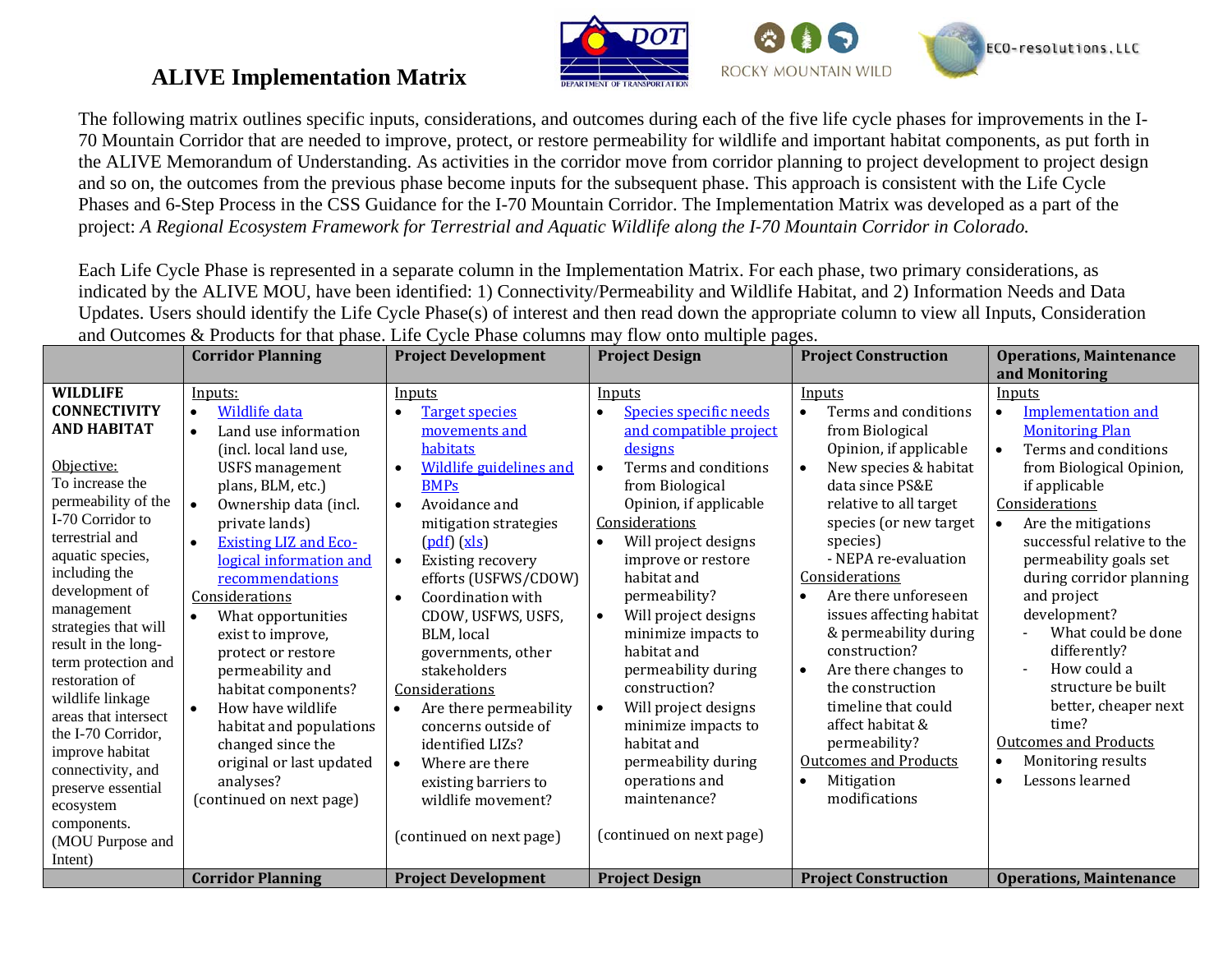|                                                                                                                                                                                                                                                                                                                                                                                                                                                                                                                                                                                                                                                                   |                                                                                                                                                                                                                                                                                                                                                                                                                                                                                                                                                                                                                                                                                                                                                                                                                                                                                                                                              |                                                                                                                                                                                                                                                                                                                                                                                                                                   | and Monitoring |
|-------------------------------------------------------------------------------------------------------------------------------------------------------------------------------------------------------------------------------------------------------------------------------------------------------------------------------------------------------------------------------------------------------------------------------------------------------------------------------------------------------------------------------------------------------------------------------------------------------------------------------------------------------------------|----------------------------------------------------------------------------------------------------------------------------------------------------------------------------------------------------------------------------------------------------------------------------------------------------------------------------------------------------------------------------------------------------------------------------------------------------------------------------------------------------------------------------------------------------------------------------------------------------------------------------------------------------------------------------------------------------------------------------------------------------------------------------------------------------------------------------------------------------------------------------------------------------------------------------------------------|-----------------------------------------------------------------------------------------------------------------------------------------------------------------------------------------------------------------------------------------------------------------------------------------------------------------------------------------------------------------------------------------------------------------------------------|----------------|
| Considerations (con't)<br>$\bullet$<br>What types of changes<br>in wildlife habitat,<br>populations or<br>movements might<br>occur in the reasonably<br>foreseeable future?<br><b>Outcomes and Products</b><br>Identify measurable<br>$\bullet$<br>permeability goals for<br>the corridor<br><b>Avoidance strategies</b><br>$\bullet$<br>$\bullet$<br><b>Mitigation strategies</b><br>(Permeability)<br>(Connectivity)<br>Revised or refined LIZ<br>$\bullet$<br>information for that<br>corridor segment<br>Identify partnership<br>$\bullet$<br>and acquisition or<br>easement opportunities<br>(permanent protection<br>opportunities for<br>adjacent habitat) | Considerations (con't)<br>What opportunities<br>$\bullet$<br>exist to improve,<br>protect or restore<br>permeability and<br>habitat components?<br>How have wildlife<br>$\bullet$<br>habitat and populations<br>changed since the<br>original or last updated<br>analyses?<br>What types of changes<br>$\bullet$<br>in wildlife habitat,<br>populations or<br>movements might<br>occur in the reasonably<br>foreseeable future?<br>Do opportunities exist<br>$\bullet$<br>to enhance recovery<br>efforts (e.g., approved<br>Recovery Plans for ESA-<br>listed species and State<br>analog)?<br>Does the target species<br>list include ESA-listed<br>T&E species, species of<br>state economic<br>importance, USFS and<br>BLM sensitive species,<br>USFS MIS, & state spp.<br>of concern?<br>Are there potentially<br>$\bullet$<br>conflicting<br>mitigation/BMPs<br>actions (crosswalk<br>proposed mitigations)<br>(continued on next page) | Considerations (con't)<br>$\bullet$<br>Are there potentially<br>conflicting<br>mitigation/BMPs<br>actions (crosswalk<br>proposed mitigations)<br><b>Outcomes and Products</b><br>Final Plan<br>$\bullet$<br>Specifications and<br>Estimates (i.e., final<br>designs) including<br>specific mitigation<br>measures<br>Monitoring plan,<br>$\bullet$<br>estimates and identified<br>funding for monitoring<br>& ongoing maintenance |                |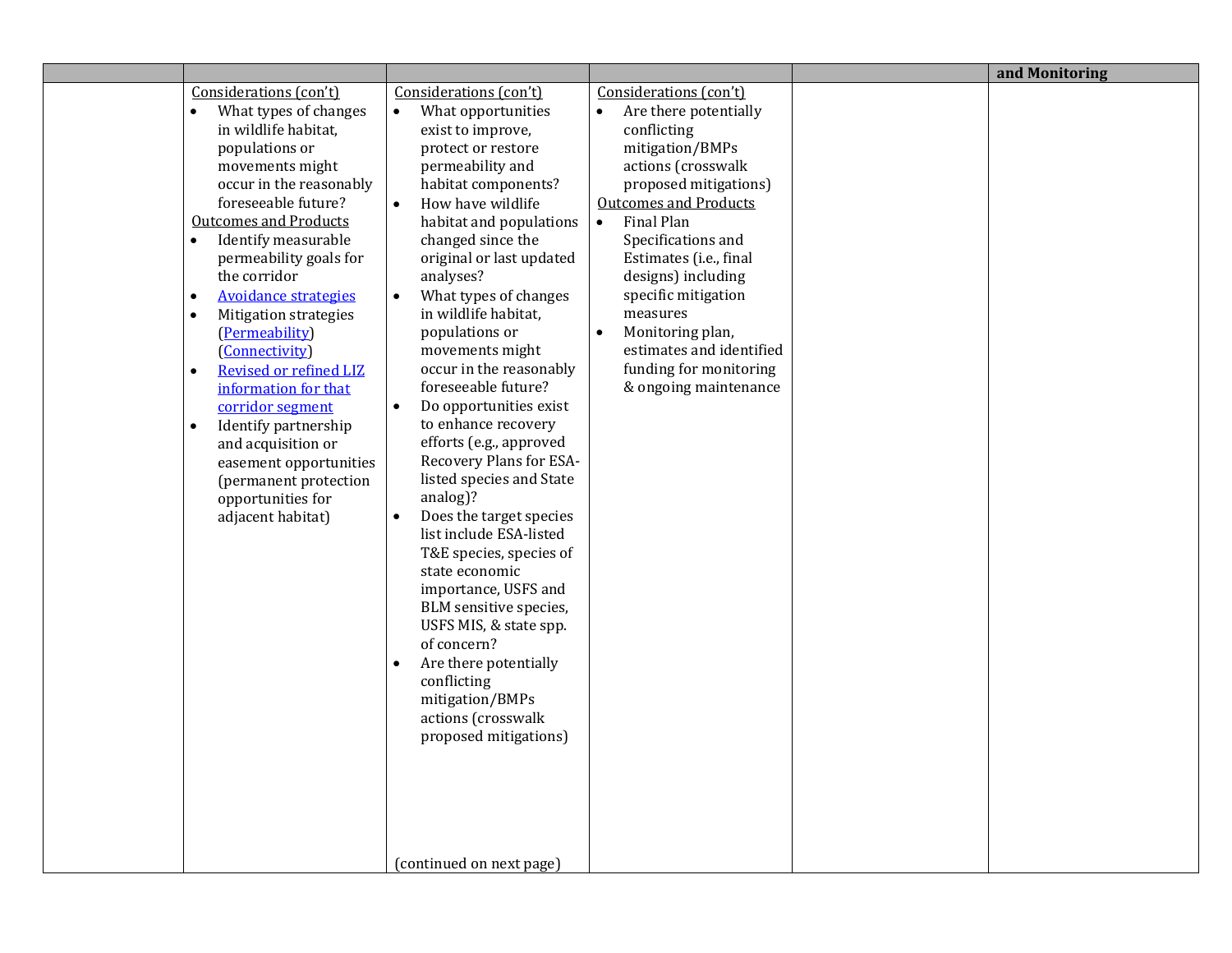|                                                                                                                                                                                                         | <b>Corridor Planning</b>                                                                            | <b>Project Development</b>                                                                                                                                                                                                                                                                                                                                                              | <b>Project Design</b>                                                                                                                                                           | <b>Project Construction</b>                     | <b>Operations, Maintenance</b><br>and Monitoring                                                                                                       |
|---------------------------------------------------------------------------------------------------------------------------------------------------------------------------------------------------------|-----------------------------------------------------------------------------------------------------|-----------------------------------------------------------------------------------------------------------------------------------------------------------------------------------------------------------------------------------------------------------------------------------------------------------------------------------------------------------------------------------------|---------------------------------------------------------------------------------------------------------------------------------------------------------------------------------|-------------------------------------------------|--------------------------------------------------------------------------------------------------------------------------------------------------------|
| <b>INFORMATION</b><br><b>NEEDS AND</b><br><b>UPDATES</b><br>Objective:<br>Identify and<br>acquire<br>information<br>needed to inform<br>decision-making<br>and outcomes at<br>each life cycle<br>phase. | Changing and shifting<br>habitats and wildlife<br>populations<br>Ongoing LIZ revisions<br>$\bullet$ | <b>Outcomes and Products</b><br><b>Biological Evaluation</b><br>(USFS sensitive spp.),<br><b>Biological Assessment</b><br>(USFS), Biological<br>Opinion (USFWS),<br><b>Biological Report</b><br>(USFS)<br>Identify project-<br>specific mitigation<br>strategies relative<br>to all target species<br>Establish<br>commitment to<br>monitoring<br>General and species-<br>specific BMPs | Species-specific and<br>$\bullet$<br>site-specific monitoring<br>needs - what protocols<br>should be implemented<br>to evaluate the<br>functionality of<br>mitigation measures? | Surveys prior to<br>$\bullet$<br>implementation | Are there new or<br>$\bullet$<br>improved monitoring<br>techniques which could<br>provide greater<br>efficiency and<br>effectiveness in<br>monitoring? |

## **CSS Project Phase Definitions**

Phase 1*: Corridor Planning* integrates with statewide planning efforts, champions corridor-wide planning, and promotes consistency among local planning efforts. Deliverables include the Programmatic Environmental Impact Study and other corridor-wide planning studies. This phase includes the study of sub-corridors within the larger I-70 Mountain Corridor.

Phase 2: *Project Development* brings improvement concepts, environmental documents, and mitigation strategies to completion. Deliverables include Tier 2 environmental documents and feasibility studies (including Section 7 consultation), as well as a level of preliminary design (~15  $-30\%$  design).